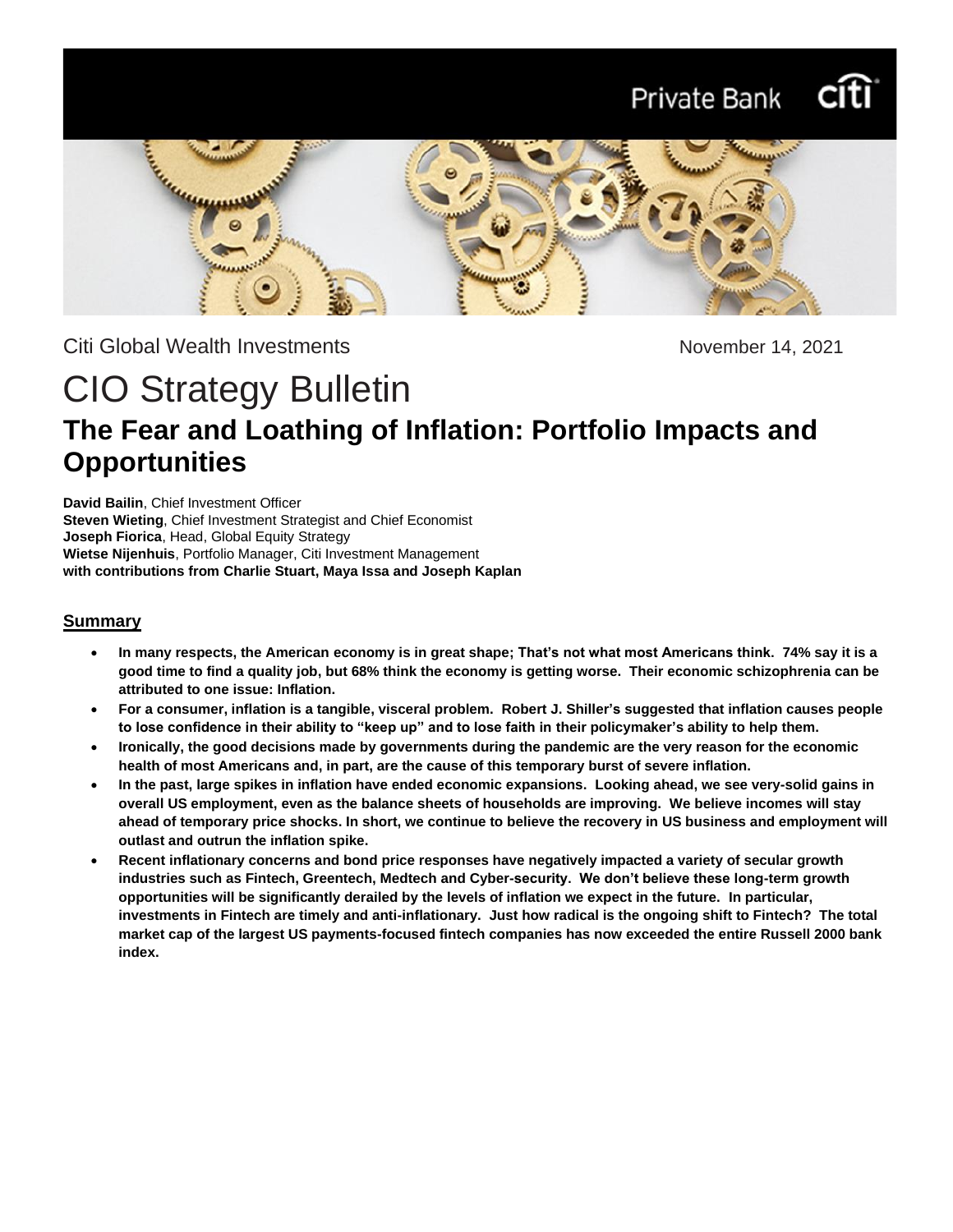# **The Inflation Paradox**

In many respects, the American economy is in great shape. That's not what most Americans think.

With households adding \$3.8 trillion in bank deposits since the end of 2019, unemployment falling to 4.6%, and average wages increasing by 4.2%, data suggest the job and wealth prospects of Americans are stronger than they have been for more than a decade. According to a recent Gallop poll, 74% say it is a good time to find a quality job.

At the same time, three-quarters of Americans rate current economic conditions as fair (42%) or poor (33%), with 68% saying the economy is getting worse (Gallop survey, 10/21). These awful survey numbers were last seen in 2010 when the average American had poor balance sheets and faced a still weak labor market.

The cause of this negative self-perception can be attributed to one issue: Inflation.

From an economist's standpoint, higher prices and higher wages often go hand in hand. But for a consumer, inflation is something that is happening to them. Inflation is a tangible, visceral problem. Rising prices, shortages of essentials and negative pandemic medical news are everyday issues. There are no easy fixes for any of them. And there is a randomness to the impact of inflation. If you need a used car today, inflation is a huge deal (**Figure 1**), even if your paycheck is up 10% or more.





Source: Haver Analytics as of November 12, 2021. Note: Shaded regions denote recessions.

Robert J. Shiller, the 2013 Nobel Laureate, wrote in 1997 that inflation conjures "arbitrary injustice, arbitrary redistributions and social bitterness." His research suggested that inflation causes people to lose confidence in their ability to "keep up" and to lose faith in their policymaker's ability to help them.

How ironic is this? The good decisions made by governments during the pandemic are the very reason for the economic health of most Americans and, in part, are the cause of this temporary burst of severe inflation.

# **A Bit of Inflation History**

Many people have said that the current rate of inflation is greater than we have seen in recent memory. Well, they may have short memories. Right before the Global Financial Crisis, we saw similarly high levels of inflation. The oil-led inflation surge of 2008 came just as housing-finance was collapsing, plunging what was a six-year-long economic expansion into crisis (**Figure 2**). That is certainly not the current situation as consumer and bank balance sheets are both healthy (please see our [CIO Bulletin of September 26\)](https://www.privatebank.citibank.com/ivc/docs/quadrant/CIOBulletin09262021.pdf).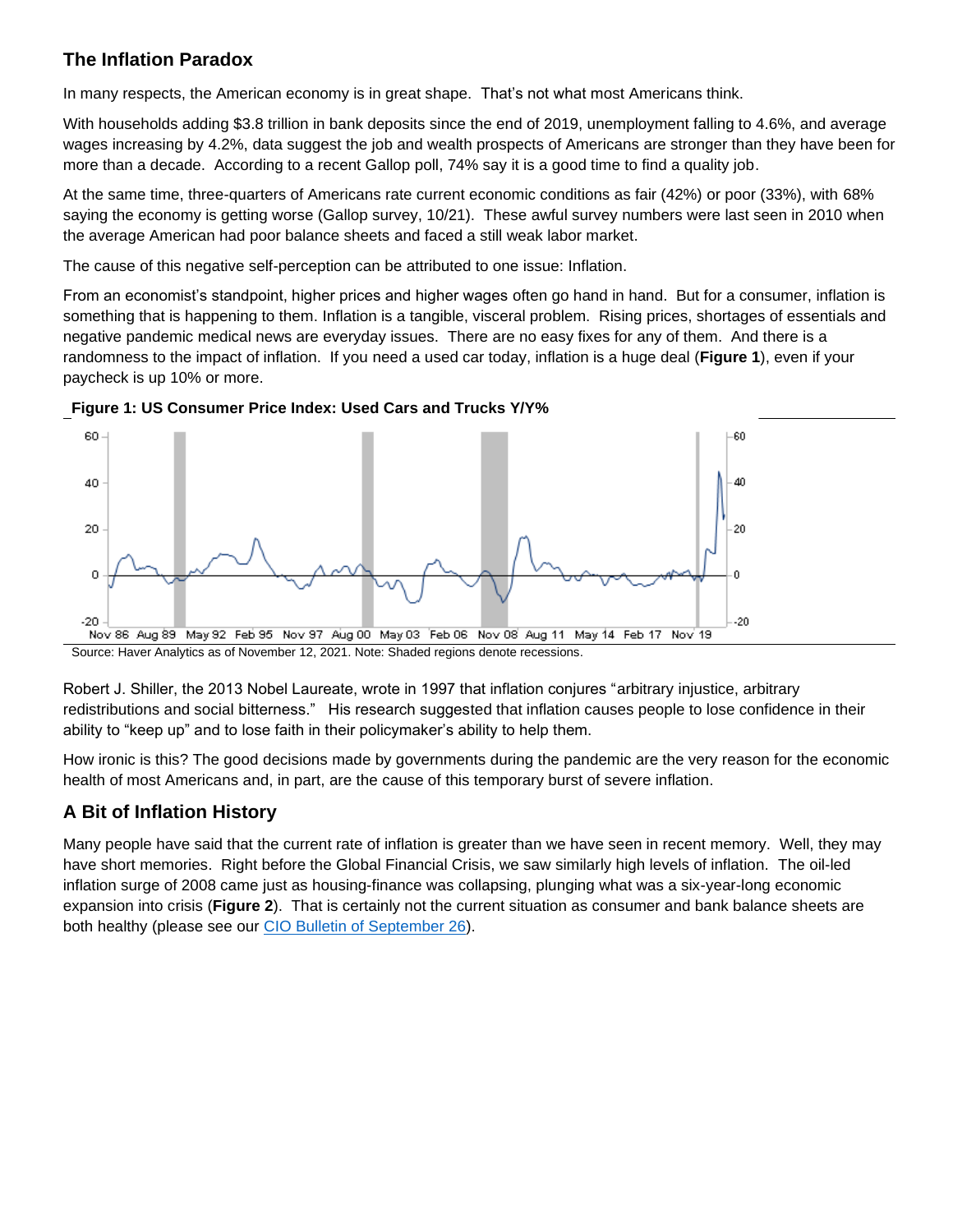**Figure 2: US Consumer Price Index and 10-Year US Treasury Yield (%)**



Source: Haver Analytics through November 12, 2021. Past performance is no guarantee of future results. Real results may vary.

Typically surging inflation has arisen after excessive booms in the macro economy. In 1991, the jump in inflation associated with the first Persian Gulf War came after an eight-year expansion. Similarly, the OPEC embargo of late 1973 ended a record nine-year expansion. The recessions of 1980 and 1982 – periods of high inflation – were deliberately ended by double-digit interest rates delivered by the Fed. These periods are distinct from our current situation, too.

#### **This Unprecedented Moment**

The extent of the fiscal stimulus and central bank money printing in response to the pandemic was unprecedented (**Figure 3**). But the pandemic itself was a life-altering event that impacted everyone's sense of security. The aftershocks are reverberating still. Among them are global shortages as the world's consumers bid for scarce goods (**Figure 4**), fostering a sense of insecurity: expectations of future shortages can increase demand due to fears of paying more in the future. This is happening even as businesses are competing harder for labor, raising wages to attract workers back to unfilled positions, especially in service businesses. Both are clearly inflationary.



Source: Haver Analytics and FactSet as of November 10, 2021. Note shaded region denote recessions.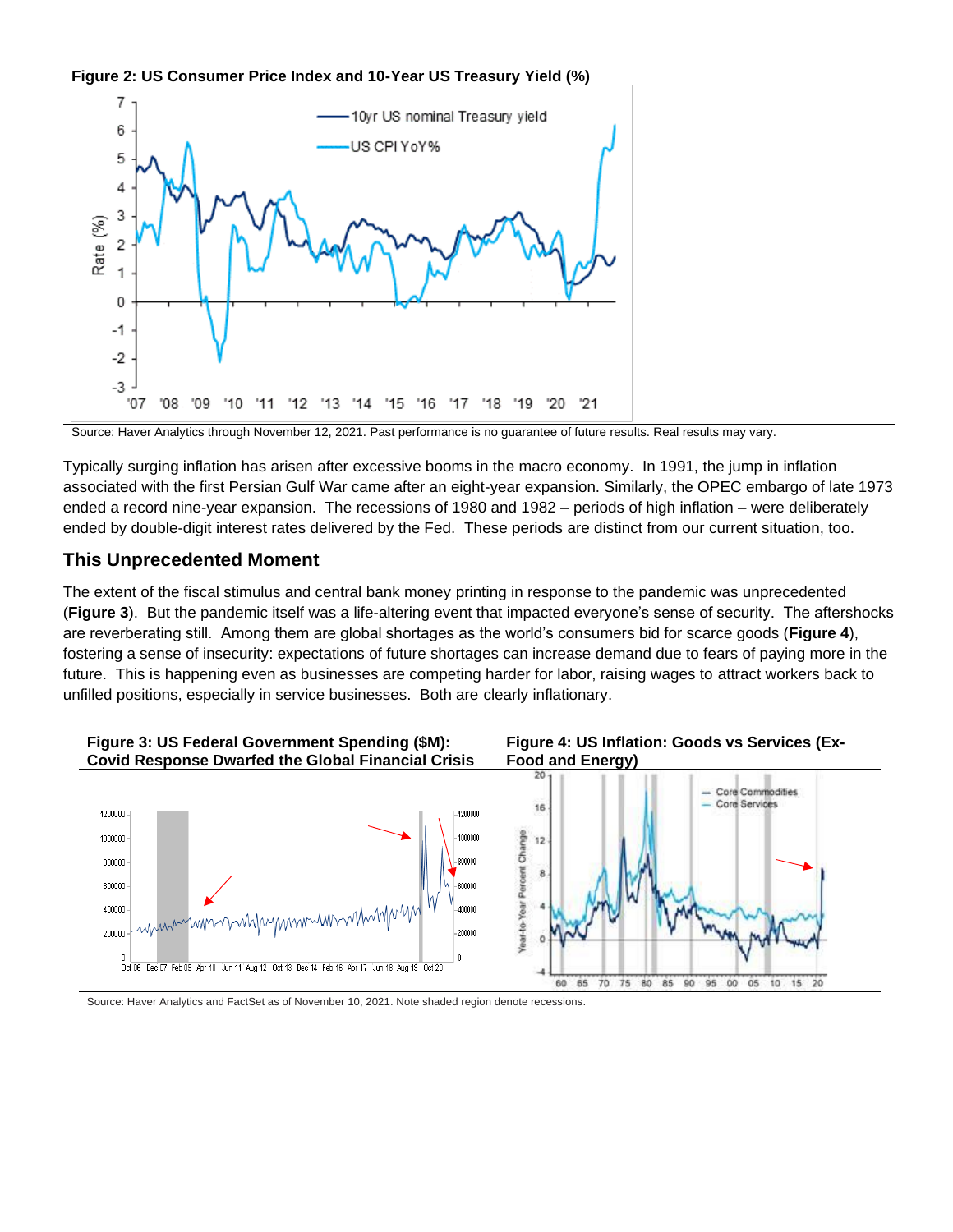## **The Risk and Realities of Current Inflation**

In the past, large spikes in inflation have ended economic expansions. The present 6.2% year/year gain in US inflation – which has sharply led DM and most of the Emerging World – is therefore a threat to this recovery (**Figure 5**). The risk is that the high inflation rate of the past year has altered consumer inflation expectations in a way that makes stability harder to achieve. For example, inflation affects the value of wages directly. The value of per-capita US real wages in the US are 1.2% *below* last year's levels. If that keeps up for a lengthy period, a recession could ensue.

In our opinion, a broader view of the US economy argues against the idea that the current bout of inflation will end this young expansion. For one, the fiscal spending binge is already moderating, as major pandemic payments were made in the US in 2020 and early 2021 (**Figure 6**). Similar steps around the Developed World resulted in a surge in household spending at a dramatically above-trend pace, but these are also "one off" events (**Figure 7**). At the same time, central banks are beginning to slow money creation.

We also see very-solid gains in overall US employment (please see our last CIO Bulletin - [November 7, 2021\)](https://www.privatebank.citibank.com/ivc/docs/quadrant/CIO_bulletin_110721.pdf) even as the balance sheets of households are improving. With US employment still four million people short of its early-2020 level and a record 10 million job openings on offer, we believe incomes and stay ahead of temporary price shocks (**Figure 8**). In short, we continue to believe the recovery in US business and employment will outlast and outrun this inflationary spike.

#### **Figure 5: US Consumer Price Index Y/Y% and Periods of Recession**



**Figure 6: US Disposable Personal Income (Compensation + Government Transfer Payments Less Tax payments)**

Source: Haver Analytics and FactSet as of November 10, 2021. Note: Shaded regions denote recessions.





Source: Haver Analytics and FactSet as of November 10, 2021. Note: Shaded regions denote recessions.

# **Positioning for Near Term vs. Long Term Inflation**

We expect to see upward price pressures for the balance of 2021, though the rate of inflation will likely decline from recent levels. We have invested with this view in mind. Not only did we overweight Treasury Inflation Protected Securities coming into 2021, but we also doubled our overweight in March. However, negative real yields and weakening fuel for future inflation are gradually beginning to diminish the appeal of inflation-linked bonds. Here is one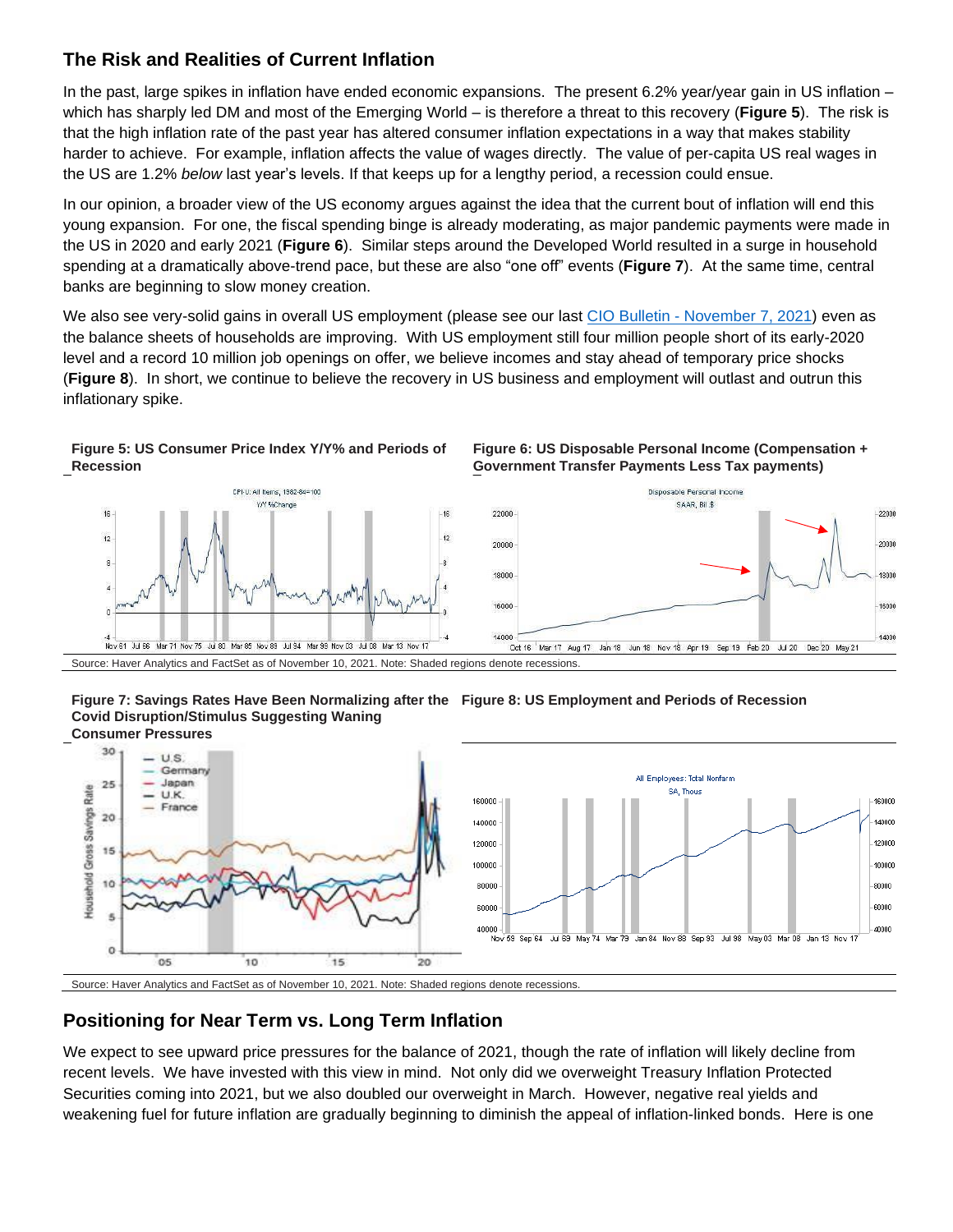reasons why: Crude oil futures priced for the end of 2022 are 15% below current quotes. This is typical after a surge in energy costs, when production responds to a profit opportunity. Even if oil merely stabilizes, energy costs will reduce US consumer price inflation by a full percentage point next year.

Though we think short term inflationary pressures will abate, we also believe elements of long-term inflation are gradually accelerating. In October, core services prices rose 3.2% from a year ago, the highest reading since 2008 (again, see **Figure 3**). This should be a warning to bond holders, as long-term US interest rates are 2 full percentage points lower than they were a decade ago. We expect inflation in the coming 10 years likely to be 0.7% higher than the interest on the 10-year as of 12/19 (**Figure 2,** again).

### **Inflation and Growth Equities**

Our expectation for bond yields to reflect higher, long term inflation raises questions about the return prospects for growth-oriented investments. Short-term jumps in interest rates can lead to underperformance of secular growth sectors like clean energy (please see our last CIO Bulletin - [November 7, 2021\)](https://www.privatebank.citibank.com/ivc/docs/quadrant/CIO_bulletin_110721.pdf) and fintech. Nonetheless, we still believe these long-run themes will outperform due to their strong fundamentals and technological innovation. The likely winners and losers are detailed in **Figure 9**.

**Figure 9: Groups and Styles Share Price Performance, Correlation to Movements in the US Yield Curve**

| Index                       | Q1 '21 | Implied YC Sensitivity<br>Performance (% of EPS after 2023) | Correlation<br>to 3m10 <sub>V</sub> |                |                                               |
|-----------------------------|--------|-------------------------------------------------------------|-------------------------------------|----------------|-----------------------------------------------|
|                             |        |                                                             |                                     | Rank           |                                               |
| <b>Banks</b>                | 15%    | 70%                                                         | 0.39                                | 1              |                                               |
| Energy                      | 18%    | 71%                                                         | 0.00                                | $\overline{2}$ |                                               |
| Diversified Financials      | 9%     | 81%                                                         | 0.37                                | 3              |                                               |
| Autos                       | 5%     | 78%                                                         | 0.16                                | 4              | Outperform<br>when yield<br>curve<br>steepens |
| Capital Goods               | 9%     | 84%                                                         | 0.15                                | 5              |                                               |
| Insurance                   | 7%     | 73%                                                         | 0.23                                | 6              |                                               |
| Materials                   | 6%     | 75%                                                         | 0.08                                | 7              |                                               |
| Real Estate                 | 6%     | 82%                                                         | $-0.33$                             | 8              |                                               |
| Russell Value               | 11%    | 81%                                                         | 0.21                                | 9              |                                               |
| Global High Dividend        | 6%     | 71%                                                         | $-0.10$                             | 10             |                                               |
| <b>Semis</b>                | 11%    | 86%                                                         | 0.09                                | 11             |                                               |
| Telecommunication Services  | 4%     | 75%                                                         | $-0.07$                             | 12             |                                               |
| Consumer Durables & Apparel | 2%     | 86%                                                         | 0.02                                | 13             |                                               |
| Div Growers                 | 9%     | 83%                                                         | 0.04                                | 14             |                                               |
| Media & Entertainment       | 7%     | 88%                                                         | 0.02                                | 15             |                                               |
| Transportation              | 7%     | 84%                                                         | 0.09                                | 16             |                                               |
| Consumer Services           | 5%     | 91%                                                         | $-0.10$                             | 17             |                                               |
| Food Beverage & Tobacco     | $0\%$  | 83%                                                         | $-0.29$                             | 18             |                                               |
| Health Care Equip & Svcs    | 2%     | 87%                                                         | $-0.07$                             | 19             |                                               |
| Com & Prof Services         | 2%     | 89%                                                         | $-0.28$                             | 20             |                                               |
| Food & Staples Retailing    | 0%     | 86%                                                         | $-0.01$                             | 21             |                                               |
| Pharma Biotech & Life Sc.   | 0%     | 83%                                                         | $-0.12$                             | 22             |                                               |
| Utilities                   | 1%     | 82%                                                         | $-0.36$                             | 23             | Outperform                                    |
| HH & Personal Prod          | $-2%$  | 88%                                                         | $-0.20$                             | 24             | when yield                                    |
| Tech Hardware & Equipment   | $-2%$  | 85%                                                         | 0.04                                | 25             | curve                                         |
| Retailing                   | 1%     | 89%                                                         | $-0.03$                             | 26             | flattens                                      |
| Fintech                     | 3%     | 89%                                                         | $-0.15$                             | 27             |                                               |
| Software & Services         | $0\%$  | 91%                                                         | $-0.17$                             | 28             |                                               |
| Russell Growth              | 1%     | 90%                                                         | $-0.09$                             | 29             |                                               |
| Clean energy                | $-14%$ | 88%                                                         | $-0.07$                             | 30             |                                               |

Source: FactSet as of September 29, 2021. Note: Semis are Semiconductors. Indices are unmanaged. An investor cannot invest directly in an index. They are shown for illustrative purposes only and do not represent the performance of any specific investment. Index returns do not include any expenses, fees or sales charges, which would lower performance. Past performance is no guarantee of future results. Real results may vary.

### **Unstoppable Fintech**

One area that mitigates inflation across the economy is Fintech. Fintech improves the delivery of financial services and broadens financial inclusion. Across many parts of Asia and Africa, payments are dominantly digital (**Figure 10**). The improvement in the customer experience remains the key driver of accelerating Fintech adoption. Digital payments are more convenient, faster, safer and more hygienic. Business no longer needs to worry about having cash on hand. In countries that lack the Western world's regulatory and governmental barriers, entire new financial ecosystems have been built with such speed and success that the term 'bank' has limited meaning.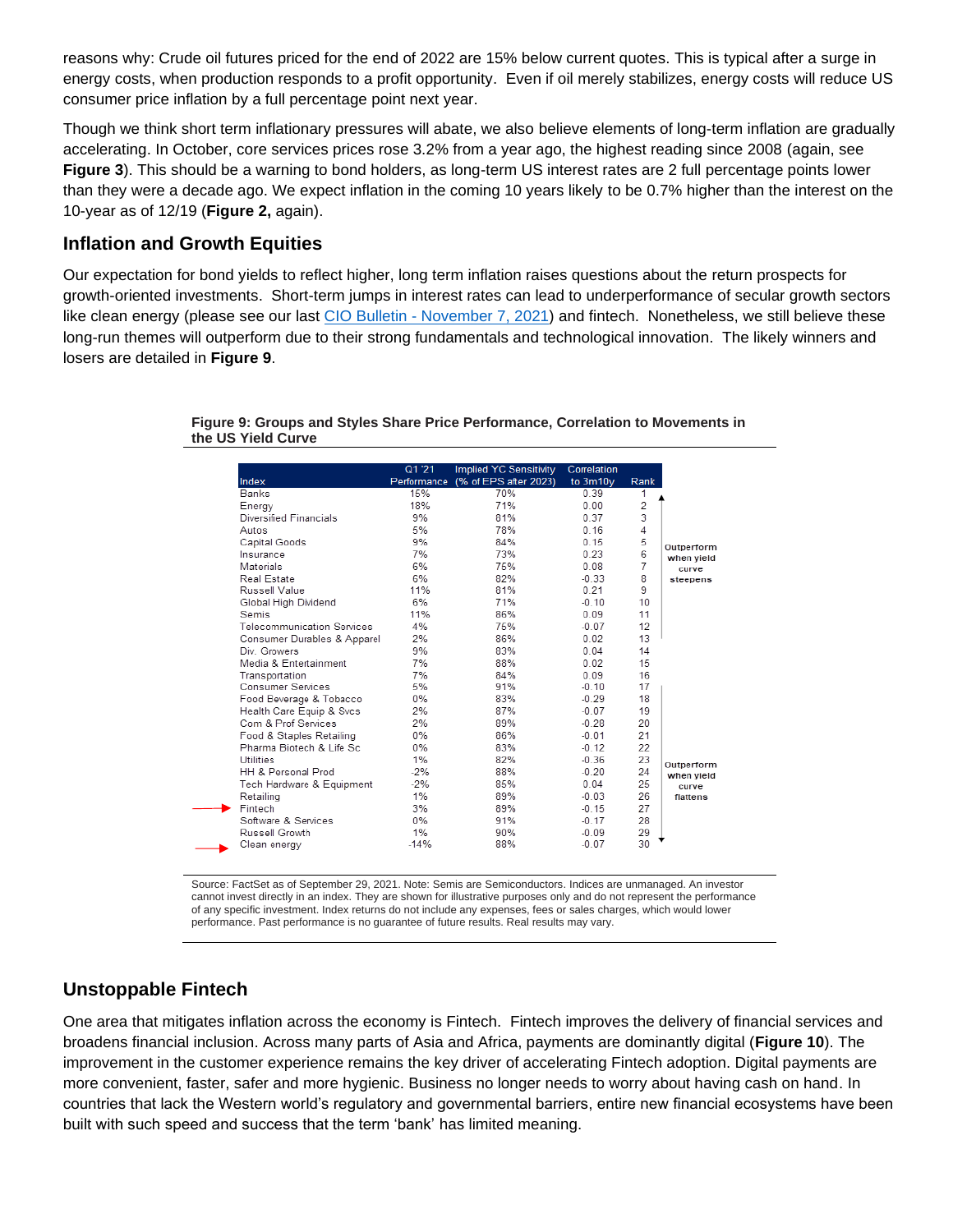#### **Figure 10: India Mobile Banking Transaction Volumes**



Source: Bloomberg as of November 12, 2021.

In prior decades, the West's strict regulation and capital requirements made it difficult to disrupt traditional financial services. Governments and regulators are now broadly supportive of wider Fintech adoption. From their point of view, an electronic trail makes it easier to manage tax collection and limits corruption. For businesses, accounting and inventory management is also made easier.

### **The Rise of Fintech Platforms**

Initially, fintech companies focused on new activities such as peer-to-peer lending or point of sale transaction. Disruptors begin to eat into industry growth by targeting unfilled needs, while coexisting with the incumbents. But once they have achieved scale and established a reputation, digital innovators start competing head-to-head for the incumbent's core business revenues.

Fintech's takeover of retailing is a case in point. Using transactional data and their analytic capabilities, Fintech companies now offer loans to merchants, cross-sell inventory management and payroll services, provide digital wallets, and integrate "buy now, pay later" payment options for consumers.

Just how radical is the shift to Fintech? Try this: the total market cap of the largest US payments-focused fintech companies has now exceeded the entire Russell 2000 banks index (**Figure 11**).





Source: Bloomberg as of November 12, 2021. Note: US Payments Fintech Companies include Paypal, Square, Fidelity National, Fiserv, Global Payments, and Fleetcor. Indices are unmanaged. An investor cannot invest directly in an index. They are shown for illustrative purposes only and do not represent the performance of any specific investment.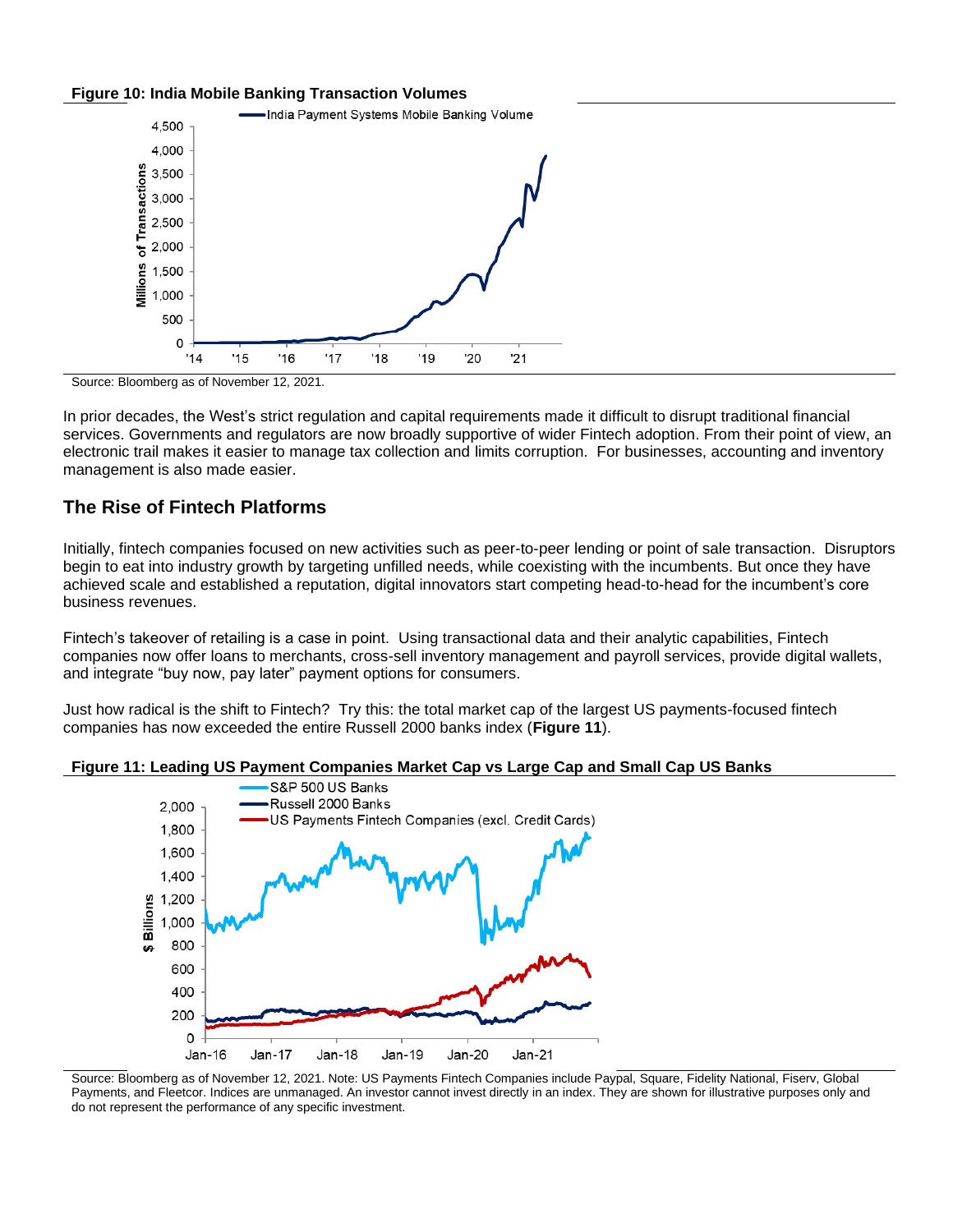## **Preferring Payment Providers in Portfolios**

Payments continues to be our preferred sub-sector for long-term exposure to Fintech. The economy moves on payments and the data each transaction provides is also highly valuable (**Figure 12**). The opportunity to further digitize business-to-business payments is just one example, as cash and checks still represent over 50% of American B2B payment flow. Ultimately, Fintech companies may become the infrastructure for banks and asset managers to modernize their aging IT infrastructures.



**Figure 12: Expected growth in digital commerce and mobile payments** 

Source: Bloomberg as of November 12, 2021. Indices are unmanaged. An investor cannot invest directly in an index. They are shown for illustrative purposes only and do not represent the performance of any specific investment.

# **When to Buy Fintech…**

Performance within the Fintech space has been mixed in recent months. Some segments like "buy-now pay later", peerto-peer lending and blockchain systems have rallied relentlessly. But in the more mainstream fintech spaces, like payments, equities are 10-30% since the beginning of September. A confluence of factors, from a Department of Justice investigation into Visa's relationships with payment firms, a moderation in growth after the pandemic and idiosyncratic concerns about the long-term strategy of one of the largest payment players all contributed to the recent selloff.

Valuations in the payments space trade well above pre-pandemic multiples (**Figure 13**). However, we believe investors should calibrate their assessment of valuations to the level of growth being delivered by a given company. We see the larger platform companies as most able to leverage their massive user bases to cross-sell other higher-margin products, while also seeking bolt-on acquisitions of smaller players in adjacent industries like mobile investing, lending, and ecommerce.





Source: FactSet as of November 12, 2021. Indices are unmanaged. An investor cannot invest directly in an index. They are shown for illustrative purposes only and do not represent the performance of any specific investment. Past Performance Disclosure: Past performance is no guarantee of future results. Real results may vary.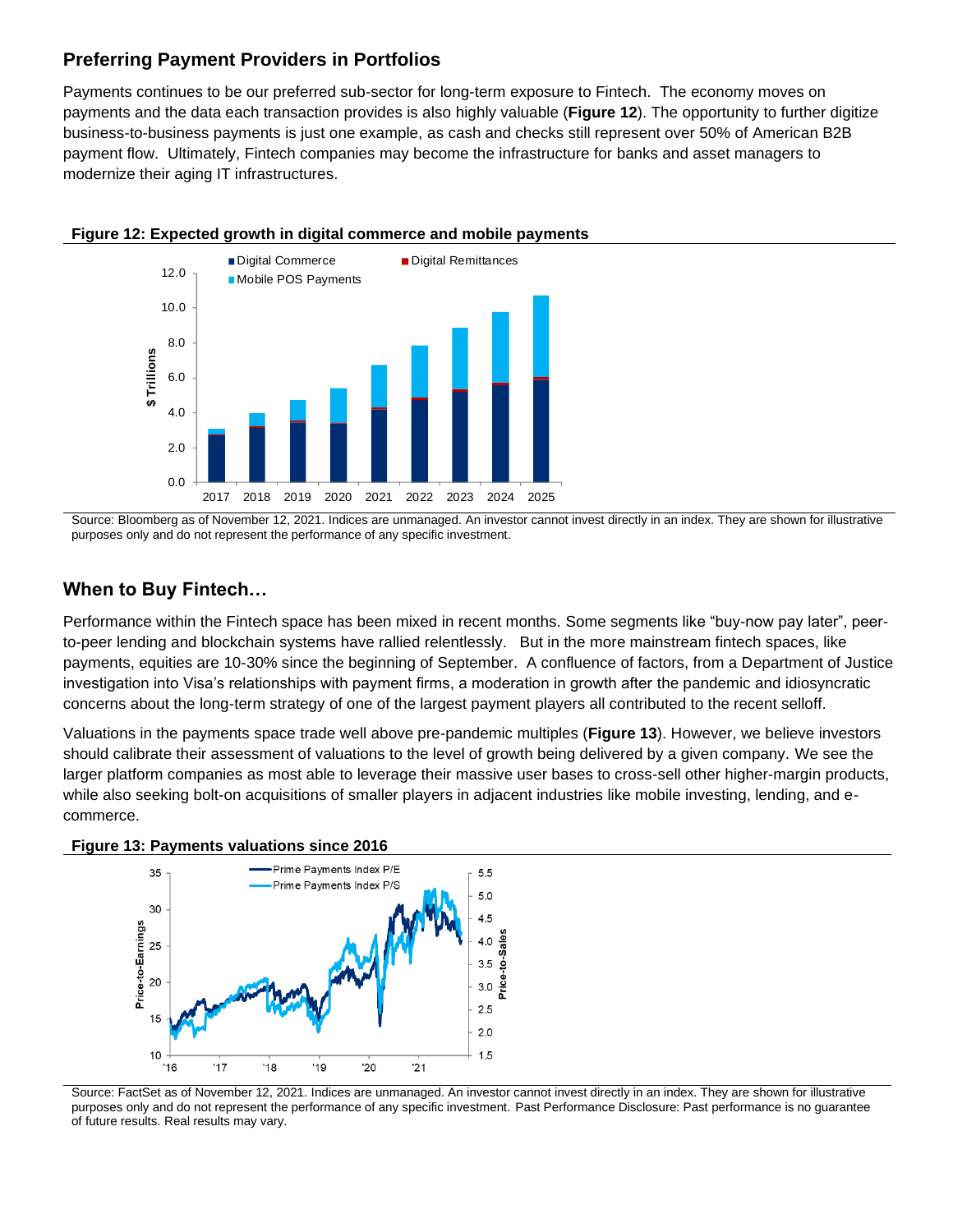# **Conclusion**

Inflation has been with us as long as there has been money. Outright deflation has been rare, and governments know much better how to inflate (weakening the value of money) than to manage long-term structural challenges. The degree to which inflation rises and falls is a major factor for consumers and impacts their behavior and confidence levels significantly. Our expectation is that the last decade's inflation rate - just below 2% and the lowest since the 1930s – marked a secular low point. We expect somewhat higher levels of inflation in the decade to come. That said, the present burst of inflation is largely due to the extraordinary measures taken by governments to ensure the safety of individuals and businesses during the pandemic.

Recent inflationary concerns and bond price responses have negatively impacted a variety of secular growth industries such as Fintech, Greentech, Medtech and Cyber-security. We don't believe these long-term growth opportunities will be significantly derailed by the levels of inflation we expect in the future.



**This email contains promotional materials. If you do not wish to receive any further promotional emails from Citi Private Bank, please emai[l donotspam@citi.com](mailto:donotspam@citi.com) with "UNSUBSCRIBE" in the subject line. Email is not a secure environment; therefore, do not use email to communicate any information that is confidential such as your account number or social security number.**

Announced in January 2021, Citi Global Wealth ("CGW") is comprised of the wealth management businesses of Citi Private Bank and Citi's Global Consumer Bank. Through these businesses, CGW delivers Citi's wealth solutions, products and services globally. The unified management and delivery of CGW's wealth strategy represents a further commitment by Citi to become a leading global wealth business. Citi Global Wealth Investments ("CGWI") is comprised of the Investments and Capital Markets capabilities of Citi Private Bank, Citi Personal Wealth Management and International Personal Bank U.S.

Citi Private Bank and Citi Personal Wealth Management are businesses of Citigroup Inc. ("Citigroup"), which provide clients access to a broad array of products and services available through bank and non-bank affiliates of Citigroup. Not all products and services are provided by all affiliates or are available at all locations. In the U.S., investment products and services are provided by Citigroup Global Markets Inc. ("CGMI"), member FINRA and SIPC, and Citi Private Advisory, LLC ("Citi Advisory"), member FINRA and SIPC. CGMI accounts are carried by Pershing LLC, member FINRA, NYSE, SIPC. Citi Advisory acts as distributor of certain alternative investment products to clients of Citi Private Bank. Insurance is offered by Citi Personal Wealth Management through Citigroup Life Agency LLC ("CLA"). In California, CLA does business as Citigroup Life Insurance Agency, LLC (license number 0G56746). CGMI, Citi Advisory, CLA and Citibank, N.A. are affiliated companies under the common control of Citigroup.

Outside the U.S., investment products and services are provided by other Citigroup affiliates. Investment Management services (including portfolio management) are available through CGMI, Citi Advisory, Citibank, N.A. and other affiliated advisory businesses. These Citigroup affiliates, including Citi Advisory, will be compensated for the respective investment management, advisory, administrative, distribution and placement services they may provide.

International Personal Bank U.S. ("IPB U.S."), is a business of Citigroup Inc. ("Citigroup") which provides its clients access to a broad array of products and services available through Citigroup, its bank and non-bank affiliates worldwide (collectively, "Citi"). Through IPB U.S. prospects and clients have access to the Citigold® Private Client International, Citigold® International, International Personal, Citi Global Executive Preferred, and Citi Global Executive Account Packages. Investment products and services are made available through either Citi Personal Investments International ("CPII"), a business of Citigroup Inc., which offers securities through Citigroup Global Markets Inc. ("CGMI"), member FINRA and SIPC, an investment advisor and broker–dealer registered with the Securities and Exchange Commission; or Citi International Financial Services, LLC ("CIFS"), member FINRA and SIPC, and a broker–dealer registered with the Securities and Exchange Commission that offers investment products and services to non–U.S. citizens, residents, or non–U.S. entities. CGMI and CIFS investment accounts are carried by Pershing LLC, member FINRA, NYSE, and SIPC. Insurance is offered by CPII through Citigroup Life Agency LLC ("CLA"). In California, CLA does business as Citigroup Life Insurance Agency, LLC (license number 0G56746). Citibank N.A., CGMI, CIFS, and CLA are affiliated companies under common control of Citigroup Inc.

#### [Read additional Important Information](https://www.privatebank.citibank.com/important-disclosure)

**Past performance is not indicative of future results. Real results may vary.**

**Citi and its employees are not in the business of providing, and do not provide, tax or legal advice to any taxpayer outside Citi. Any statement in this Communication regarding tax matters is not intended or written to be used, and cannot be used or relied upon, by any taxpayer for the purpose of avoiding tax penalties. Any such taxpayer should seek advice based on the taxpayer's particular circumstances from an independent tax advisor.** 

MBS are also sensitive to interest rate changes which can negatively impact the market value of the security. During times of heightened volatility, MBS can experience greater levels of illiquidity and larger price movements.

Important information, including information relating to risk considerations can be found in the link above.

Views, opinions and estimates expressed herein may differ from the opinions expressed by other Citi businesses or affiliates, and are not intended to be a forecast of future events, a guarantee of future results, or investment advice, and are subject to change without notice based on market and other conditions. Citi is under no duty to update this presentation and accepts no liability for any loss (whether direct, indirect or consequential) that may arise from any use of the information contained in or derived from this presentation.